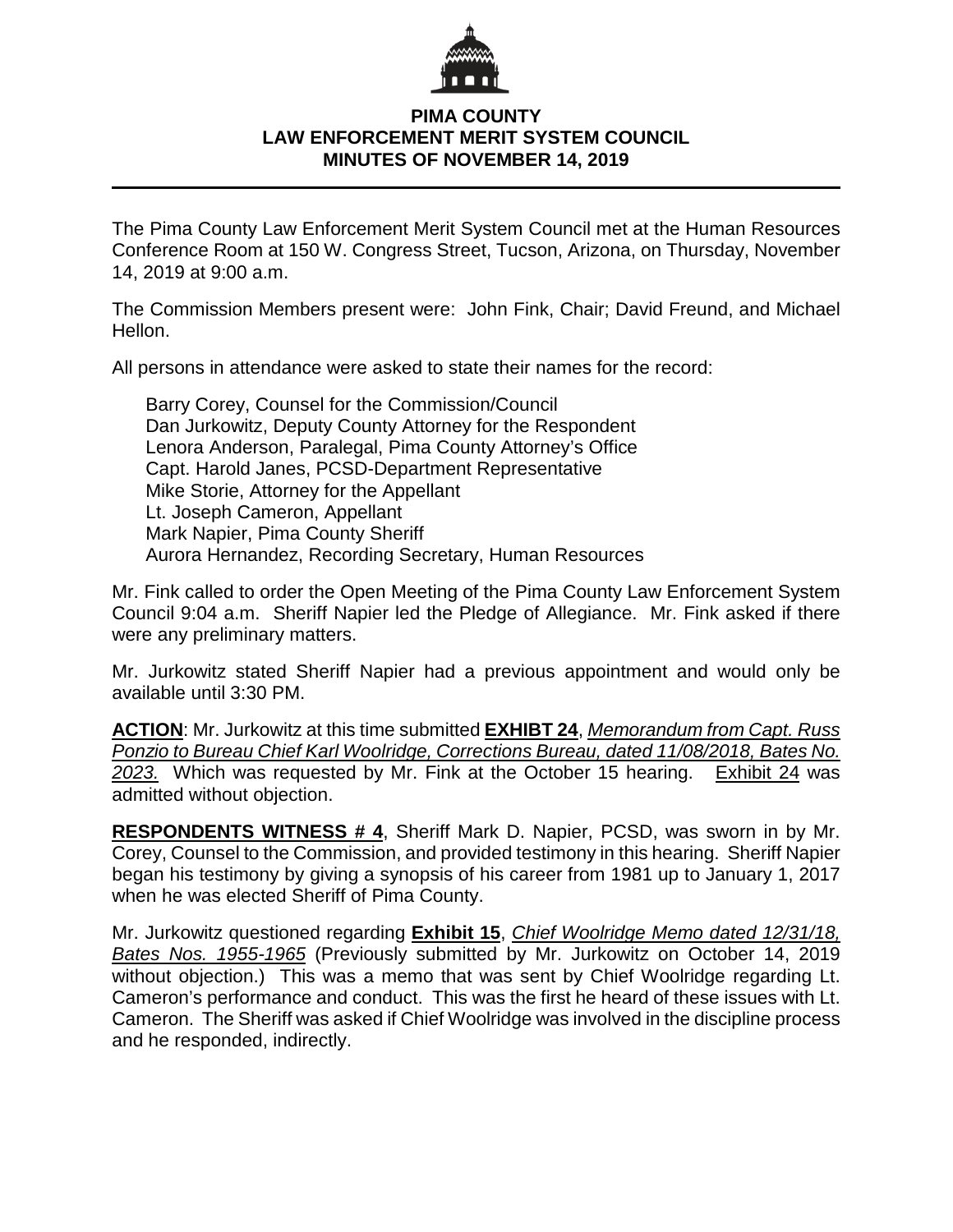Mr. Jurkowitz questioned regarding **EXHIBIT 10**, *Chief Stuckey Memo dated 1/28/19, Bates Nos. 1949-1950, Bates 1950* (Previously submitted by Mr. Jurkowitz on October 14, 2019 without objection*)*. Chief Stuckey recommended an 80-hour suspension. Chief Gwaltney thought a 40-hour suspension reasonable.

Mr. Jurkowitz questioned regarding **EXHIBIT 11**, *Sheriff Napier Memo dated 2/5/19, Bates No. 1951* (Previously submitted by Mr. Jurkowitz on October 14, 2019 without objection*)* this was his response to accept the 40-hour suspension for the three incidents.

On recommendations from the Command Staff he agreed the 40-hour suspension would effectively address the misconduct. The Sheriff met with Capt. Janes to ensure this was his recommendation. Capt. Janes was not comfortable with the 40-hour suspension and recommended a 3-day suspension, 1-day for each infraction.

Capt. Janes penned **EXHIBIT 6**, *Notice of Suspension dated 5/3/19, Bates Nos. 004-007,*  (Previously submitted by Mr. Jurkowitz on October 14, 2019 without objection) and the Sheriff signed off on the 3-day suspension. Discussed the inaccuracies in the Notice.

The third paragraph, *"your audio recorded both meetings and were ordered not to do so on both occasions."* that was not an accurate statement. Sheriff stated he had relied on Capt. Janes' review of the transcripts and the tape and it wasn't an order. Mr. Jurkowitz stated it was not an order but he was told not he did not have consent to record. Sheriff stated it was a matter of semantics as to whether it was an order or not.

Mr. Fink questioned regarding the term "explicit" order and wanted further explanation as to the dynamic. Does the order need to be explicit, does the supervisor have to say "*I am giving you a direct order?"* The Sheriff explained it would be nonsensical to explain every time they issued an order.

The fourth paragraph it states *"on that occasion you again interfered with the disciplinary process and were directed by both Corrections Captains to leave the meeting and cease recording*." Mr. Jurkowitz stated it is not true both Corrections Captains gave direction to Lt. Cameron on the January 22 meeting, correct? Sheriff Napier stated, no in review of the transcript that sentence as it is written is not entirely accurate and discussion ensued.

Sheriff stated it was clear from the transcripts that Lt. Cameron knew he was violating policy and the policy violation is crystal clear. Commanders are tenured employees. They should know the rules and follow them. They are held to a higher standard, they have great organization responsibility, and the public trust. They are a self-regulating agency and they administer their own discipline. Therefore, they are held to a higher standard.

Mr. Jurkowitz went on with paragraph 4 referring to *"Although neither Corrections Captains Stephens nor Stewart is your immediate supervisor, they both have the authority to give lawful orders to you in this circumstance, especially in the detention center in their recognized areas of expertise and work domain."* Does a Corrections Captain have the authority to give an order to a Commissioned Deputy? The Sheriff stated within the construct of the Detention Center they do and in Judicial Security.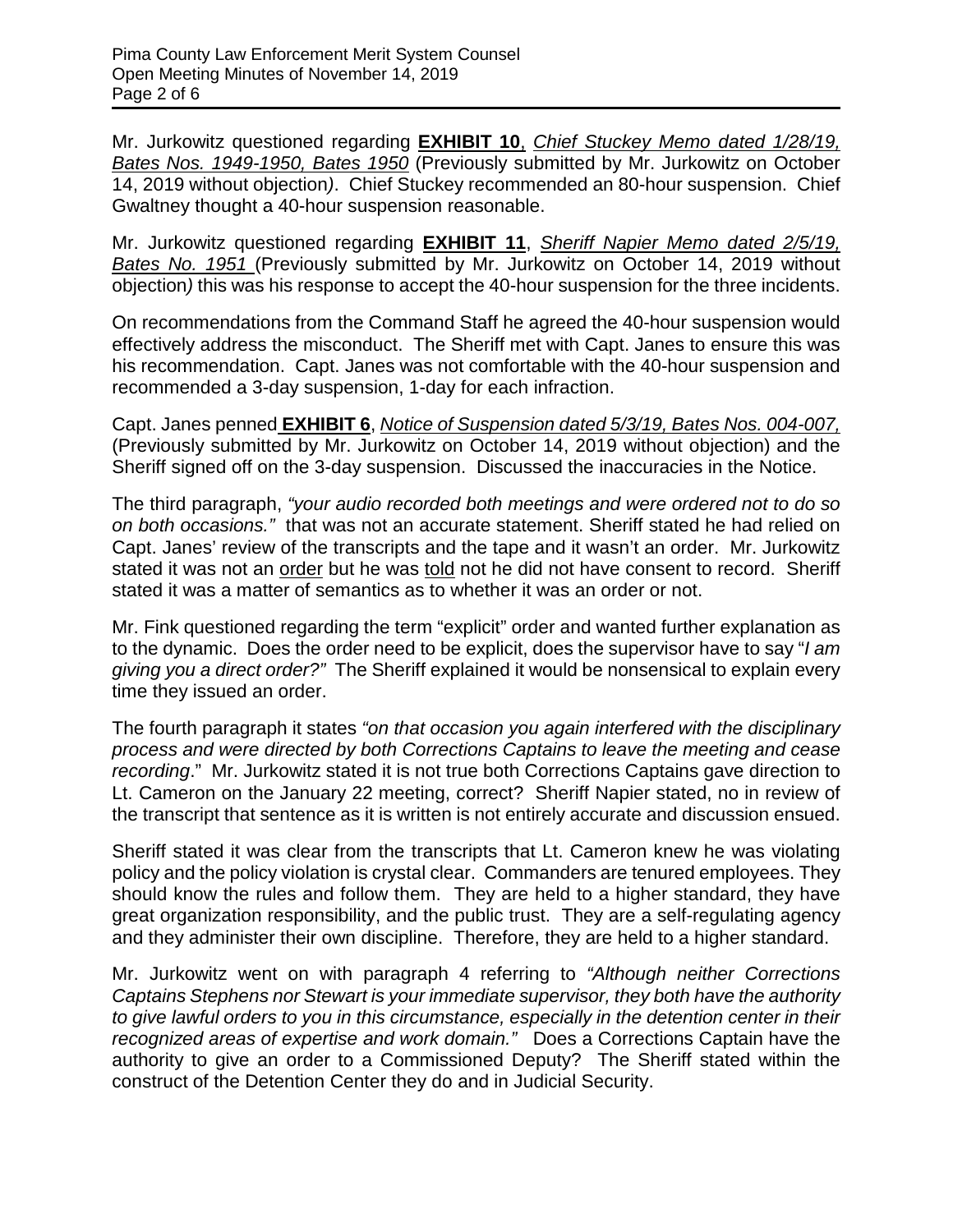Lt. Cameron stated in his Pre-Action Meeting he was being set up for demotion or termination. Sheriff Napier replied, we didn't go out and solicit information in an effort to oust Lt. Cameron. His behavior brought it forward. Lt. Cameron was disciplined for not complying with an order.

Based on the facts of the two incidents of intentional violations of the rule and the incident of not following Capt. Ponzio's order; the Sheriff stated he would have demoted Lt. Cameron. He would have done it swiftly and without reservation. This is a Commander that willfully and knowingly flagrantly violated the policies of the department and that is completely unacceptable for a Command level person. It speaks of a complete lack of understanding of what it means to be a Commander.

The Sheriff was asked why the Law Enforcement Merit System Council should uphold the disciplines discussed. He replied the Law Enforcement Merit System Council should uphold the 3-day suspension for misconduct. Lt. Cameron received a Letter of Reprimand and the next progression would be suspension.

**ACTION:** at this time Mr. Jurkowitz had no further questions.

Mr. Fink asked regarding the meeting with Capt. Janes, **EXHIBIT 9**, *Capt. Janes Memo dated 4/3/19, Bates Nos. 2019* (Previously submitted by Mr. Jurkowitz on October 14, 2019 without objection). When the Sheriff met with Capt. Janes, did he express any issues regarding any pressures he might have received to recommend the three-day suspension? Sheriff stated no, he purposely met with him, personally to discuss that issue.

Mr. Storie asked about Chief Gwaltney stating at the Senior Staff meeting that "*Joe shouldn't even be a Sargent much less a Lieutenant."* and would that have been Chief Gwaltney' support for demotion.

Mr. Storie referenced the charging document; **Exhibit 6,** *Notice of Suspension dated 5/3/19, Bates Nos. 004-007.* (Previously submitted by Mr. Jurkowitz on October 14, 2019 without objection.) Mr. Storie started with the corrections in Exhibit 6. Mr. Hellon stated the Commission heard about the corrections from previous witnesses. Mr. Storie agreed to drop the questioning of the inaccurate statements in Exhibit 6.

Discussed the issues of the Lt. Cameron's suspension which were re-displaying the discipline after he was ordered to take it down and refusing to stop recording at two meetings Lt. Cameron attended.

Discussed Commissioned and Non-Commissioned people interacting in a jail setting. Depending on the circumstances a Non-Commissioned superior could give orders to a Commissioned Deputy. This is not documented in a policy; it is based on good judgement.

Discussed Capt. Janes meeting with the Sheriff regarding his recommendation of a suspension. The Sheriff did not know someone spoke with Capt. Janes about the Lt. Cameron's violations and stating the discipline should not go lower than a suspension.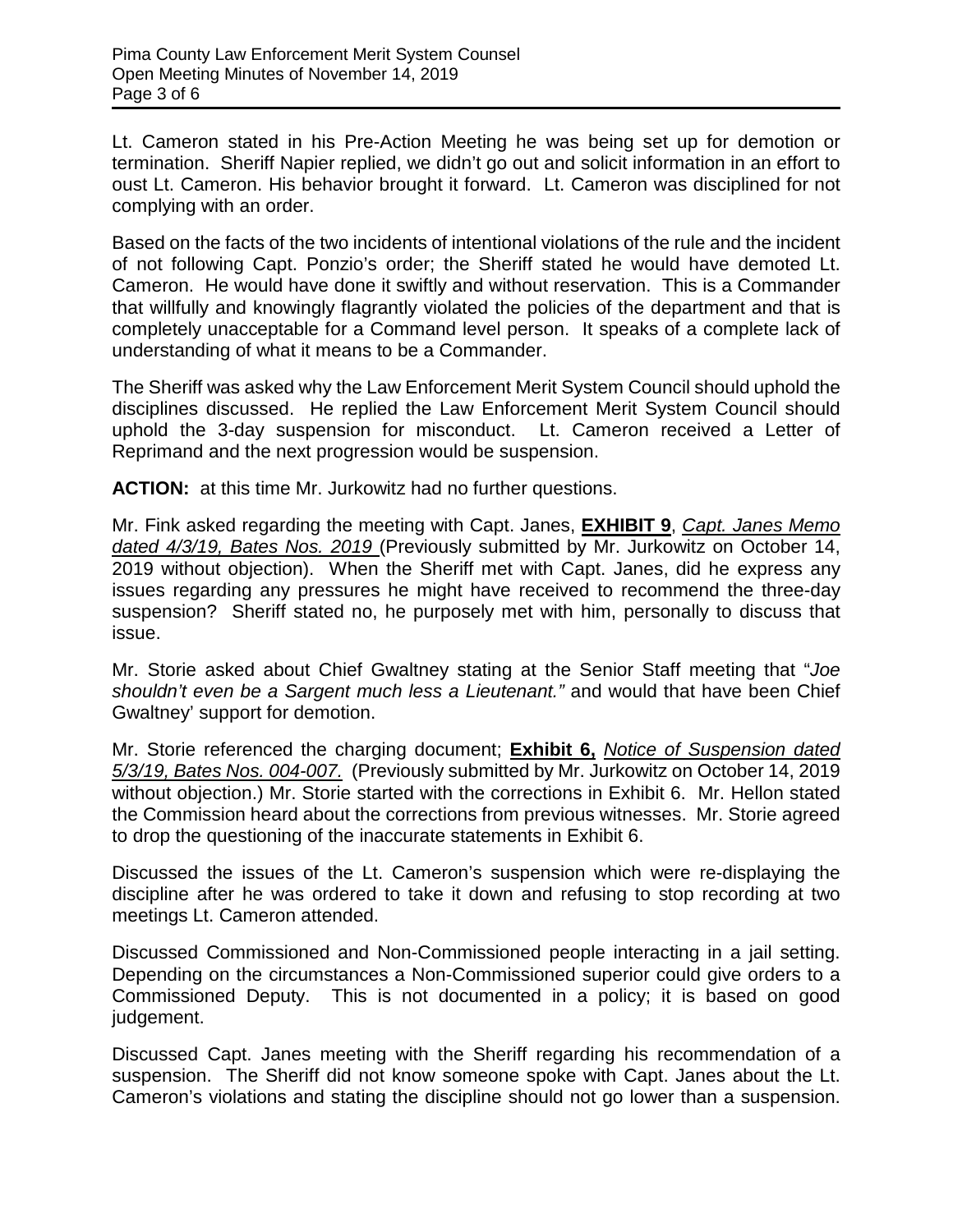This was not mentioned when Capt. Janes met with the Sheriff. Mr. Storie stated Capt. Janes took that as an order. The Sheriff stated he was not part of the conversation and could only speak of the conversation he had with Capt. Janes.

Mr. Storie then asked about the disciplinary letter being displayed again in Lt. Cameron's office. Where is Lt. Cameron's office? What time did Chief Woolridge see the display? Under what circumstance did Chief Woolridge see it displayed again? The Sheriff stated the questions asked are irrelevant as Lt. Cameron was given an order to not display the Letter of Reprimand. Chief Woolridge saw it on display again in Lt. Cameron's office which is against the order to take it down.

Mr. Storie informed the Sheriff of other Commanders who display their disciplinary letters. The Sheriff was not aware other Commanders displaying their letters and stated it was "grotesquely irresponsible" especially for Commanders.

Sheriff Napier stated all discipline should be personal; if it's impersonal it has no value. His hope is Commanders and Supervisors have a personal relationship with their subordinates. When they discipline a subordinate it would be more meaningful. He has done this with his subordinates. He stated a piece of paper could mean nothing to somebody but to violate that personal relationship should be more meaningful.

Discussion of the Sheriff not being a Pima County employee. The rule states "you cannot tape a department member without their consent" and Lt. Cameron was issued a Letter of Reprimand for taping the Sheriff without consent. A year later Lt. Cameron brings up a violation, he believes the Sheriff committed, to the head of Internal Affairs. This person contacts a Pima County attorney who informs the person in Internal Affairs the Sheriff is not a Pima County employee and he is not culpable in the policy violation. Lt. Cameron then inquires how he could have gotten a Letter of Reprimand for taping a department member. Mr. Fink stated this information is not pertinent to the current events and the Commission can't re-adjudicate the Letter of Reprimand. Mr. Hellon stated for the record that he would use the information when making a decision and interpreted this part of the conversation as being an effort to up escape and withhold facts. Mr. Corey reminded everyone the Chair ruled this not admissible. Mr. Storie withdrew the question of the Sheriff being a County employee.

The role of an employee representative was reviewed. The discussion included recording of a Pre-Action meeting and why a person would not want to record a Pre-Action meeting. The Sheriff stated it is a judgement call from the people who attend the meeting if the session would be recorded. If the Employee Representative was not a member of the Sheriff's Department the rule would not be applicable to the representative. This concluded Mr. Storie's examination.

**ACTION:** Mr. Jurkowitz began his re-cross examination.

Mr. Jurkowitz, "could you take a look at **EXHIBIT 17**, *Transcript of CO Conrad's Disciplinary Meeting on 1/22/19, Bates Nos. 2125-2131* (Previously submitted by Mr. Jurkowitz on October 14, 2019 without objection.) page *2129* at the bottom and starting at *Line 3.*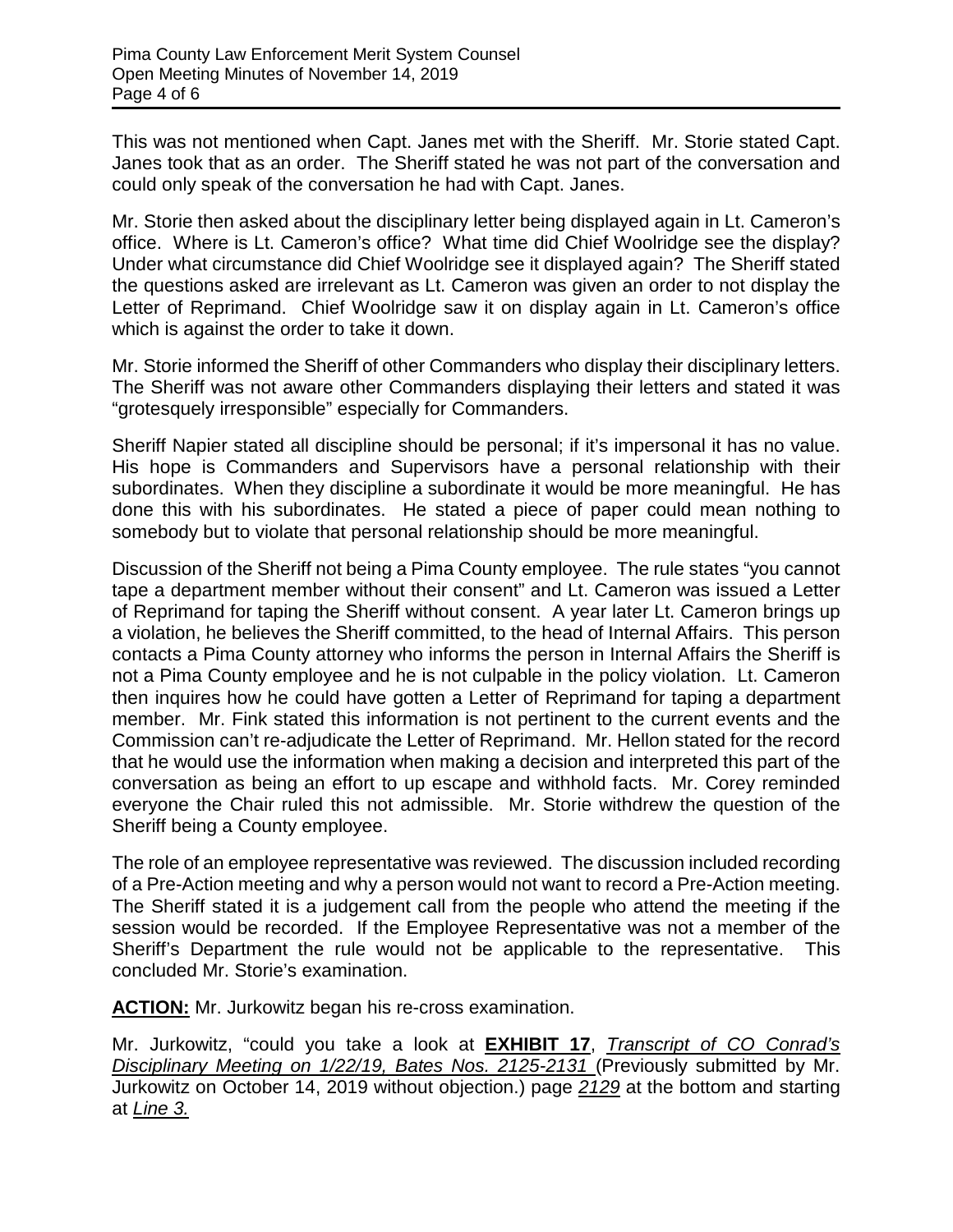Discussed the conversation of recording during a Pre-Action meeting. Lt. Cameron's action of not complying when Capt. Stephen's direction to turn off the recorder or he could leave is an act of insubordination.

Discussed the problem of displaying disciplinary letters. Sheriff Napier stated the Sheriff's Department is a self-regulating agency. We investigate officer involved shootings and all kinds of misconduct based on public trust. We administer discipline, it's meaningful and when a Commander does that it undermines that process. Mr. Jurkowitz informed the Sheriff of other Commanders who displayed their discipline's. The Sheriff was unaware of others, if he had known he would order them to take them down.

Mr. Freund suggested making a written rule pertaining to display of disciplinary actions so everyone would know it is inappropriate. Sheriff Napier stated they expect Law Enforcement Officers to exercise good judgement. They have a tremendous amount of power, operating with a tremendous amount of autonomy. We shouldn't have to create a rule for a topic that should be good judgment.

**ACTION:** Mr. Fink made a motion to go into Executive session for legal advice and asked the witness to remain for additional questions. Mr. Storie had a question and decided to wait until after the Executive Session.

**ACTION:** Mr. Fink motioned to go into Executive Session, Mr. Freund, second. Motion passed unanimously. Commission convened to Executive Session for legal advice at 10:33 a.m. Mr. Corey reminded the Sheriff of the invocation of the Rule.

**ACTION:** Mr. Fink reconvened the Commission from Executive Session at 11:08 a.m.

The group discussed A.R.S. § 38-1104(A)(3) and 38-1104 which pertains to recordings. A.R.S. § 38-1104(A)(3) was effective on August 27, 2019. After the discussion Sheriff Napier stated he will confer with his legal counsel. Sheriff Napier was reminded of the rule and excused.

ACTION: Mr. Jurkowitz, no further questions.

**ACTION:** Mr. Storie called his first witness, Capt. Janes.

Discussed Capt. Janes seven years' experience in Human Resources at the Sheriff's Department. They received discipline packages and often it included a recording of the Pre-Action meeting. The Union Representatives who were familiar with the process were often asked to participate in the disciplinary meetings.

Discussed his involvement in the disciplinary process which included separate meetings with Sheriff Napier and his immediate supervisor, Chief Stuckey. Drafting the first disciplinary Notice based upon Chief Woolridge's memo and listening to one portion of Lt. Cameron's recordings. The draft was reviewed by several Command staff members who made changes. Discussed the mistakes in the final Notice.

**ACTION:** Mr. Storie, no further questions.